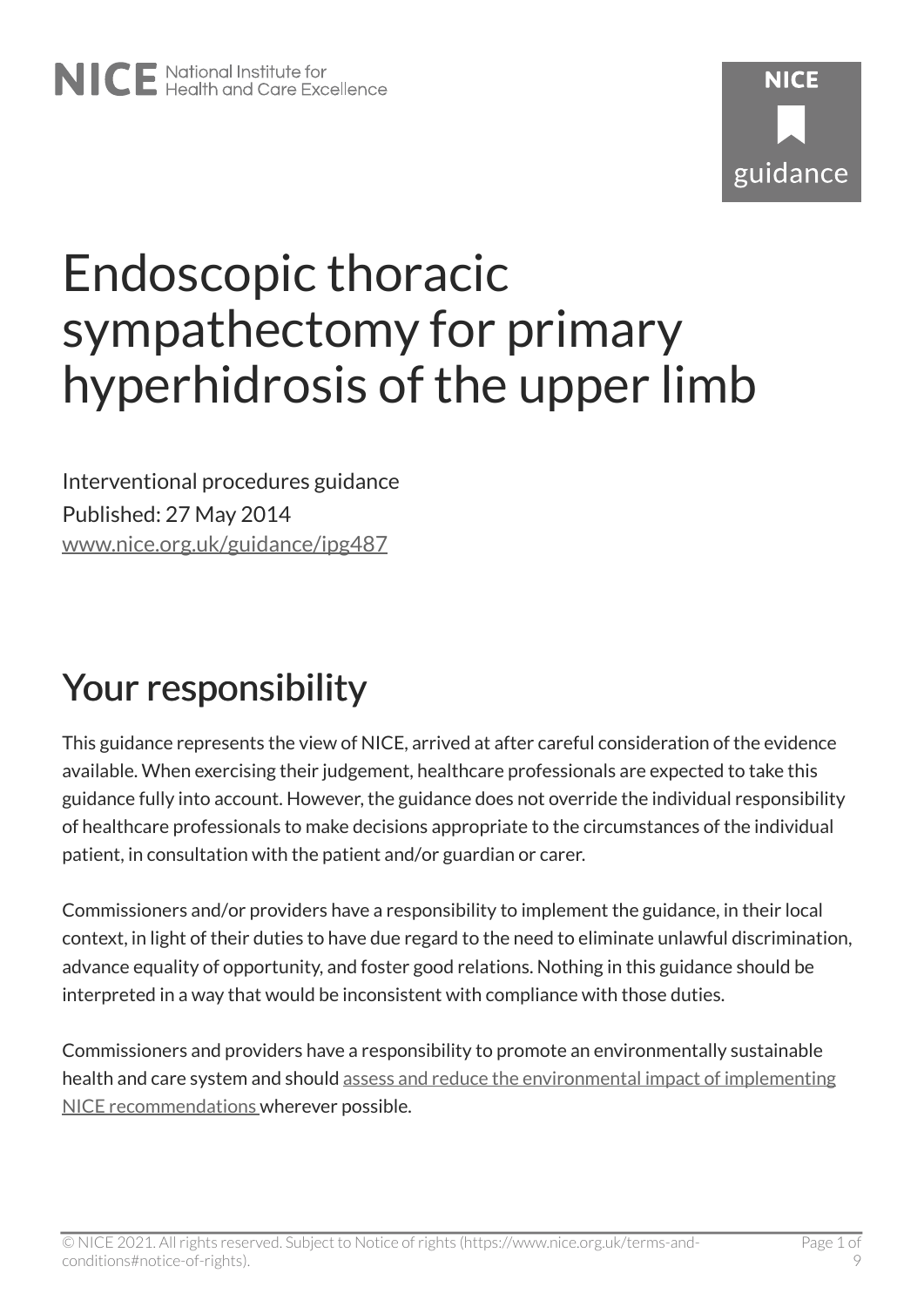#### 1 Recommendations

- 1.1 Current evidence on the efficacy and safety of endoscopic thoracic sympathectomy (ETS) for primary hyperhidrosis of the upper limb is adequate to support the use of this procedure with normal arrangements for clinical governance, consent and audit.
- 1.2 Clinicians wishing to undertake ETS for primary hyperhidrosis of the upper limb should ensure that patients understand the risks of the procedure. In particular they must explain that:
	- there is a risk of serious complications
	- hyperhidrosis elsewhere on the body is usual after the procedure: this can be severe and distressing and some patients regret having had the procedure (especially because of subsequent and persistent hyperhidrosis elsewhere)
	- the procedure sometimes does not reduce upper limb hyperhidrosis.

Clinicians should also provide patients considering the procedure with clear written information.

- 1.3 In view of the risk of side effects this procedure should only be considered in patients suffering from severe and debilitating primary hyperhidrosis that has been refractory to other treatments.
- 1.4 This procedure should only be undertaken by clinicians trained and experienced in thoracic endoscopy, and there should be the capacity to deal with intraoperative complications.
- 1.5 Further research into ETS for primary hyperhidrosis of the upper limb should include clear information on patient selection and should seek to identify which patient characteristics might predict severe side effects. All complications should be reported. Outcomes should include measurements of efficacy, including quality of life and social functioning both in the short and long term and in particular the frequency and severity of compensatory hyperhidrosis.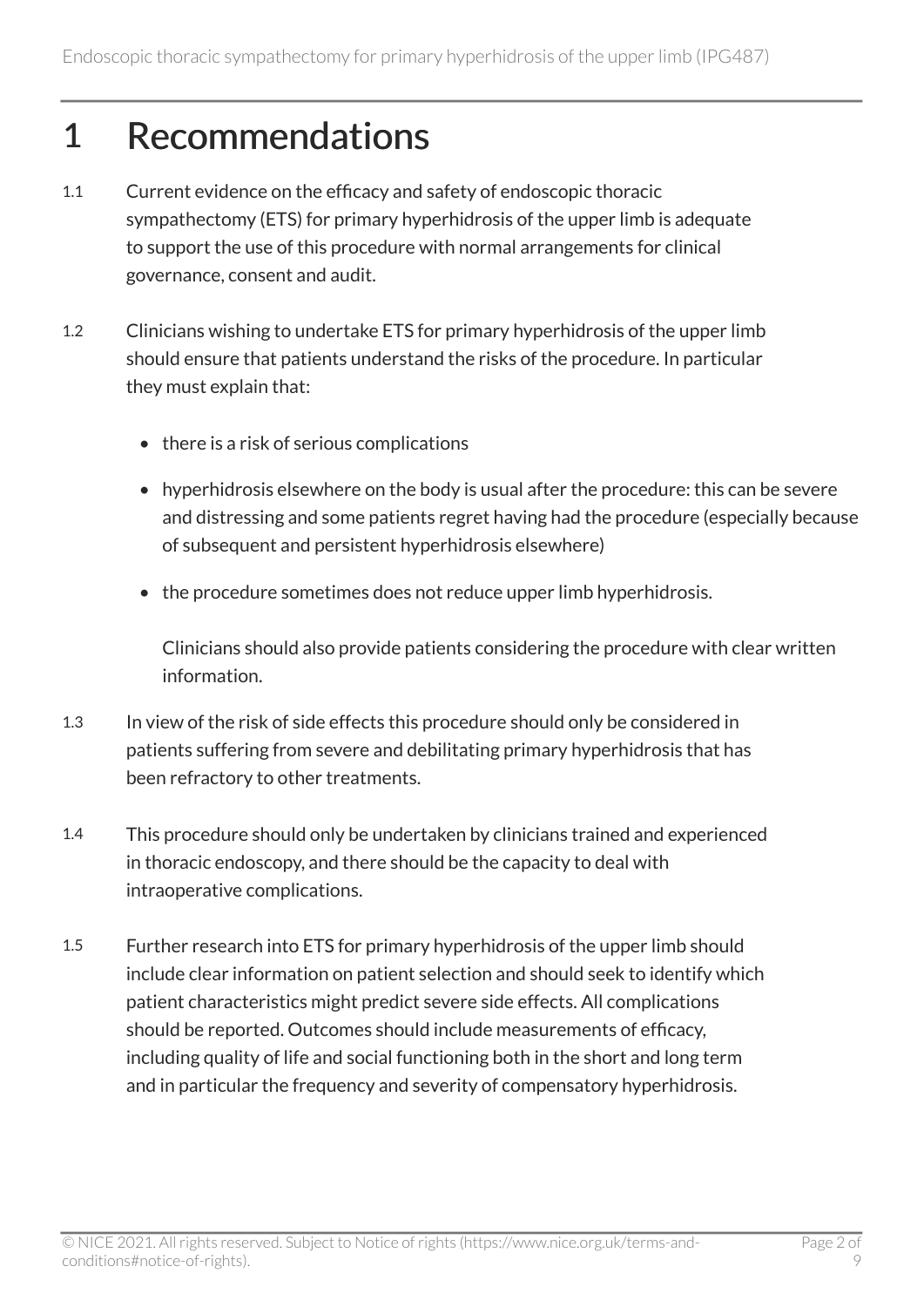#### 2 Indications and current treatments

- 2.1 Primary hyperhidrosis of the upper limb is characterised by excessive sweating of the palms and/or axillae. It typically begins during childhood or adolescence, but can occur at any age and is usually life-long. In a few people, symptoms can spontaneously improve over time. Excessive sweating can have a profound effect on quality of life, interfering with daily activities and causing anxiety and embarrassment.
- 2.2 First-line management of primary hyperhidrosis includes lifestyle measures such as avoiding known triggers and tight clothing, and using antiperspirants (including aluminium chloride hexahydrate). Other treatments include iontophoresis and botulinum-toxin A injection, and oral medications such as anticholinergics, antimuscarinics, beta-blockers, antihypertensives and anxiolytics. If these do not work, surgical options include local sweat-gland excision by subcutaneous curettage or tumescent liposuction, or sympathectomy. Sympathectomy can be done either by open or endoscopic approaches: endoscopic sympathectomy is now usually the preferred technique because it is associated with less pain, improved cosmesis and more rapid recovery than open sympathectomy.

# 3 The procedure

- 3.1 The aim of endoscopic thoracic sympathectomy (ETS) for primary hyperhidrosis of the upper limb is to relieve primary hyperhidrosis from the palms and axillae permanently by dividing the sympathetic nerves that lie along the sympathetic chain beside the vertebral column.
- 3.2 ETS is usually done with the patient under general anaesthesia. Small incisions are made in the axilla and an endoscope is inserted. The lung is partially collapsed. The sympathetic chain is visualised and the chosen part of the chain is divided by electrocautery or endoscopic scissors, or surgical clips may be applied. The extent of division varies but usually involves the part of the sympathetic chain over the second or third ribs, or both. Gas is removed from the pleural space, allowing the lung to re-expand, and the wounds are closed. The procedure is then usually repeated on the other side.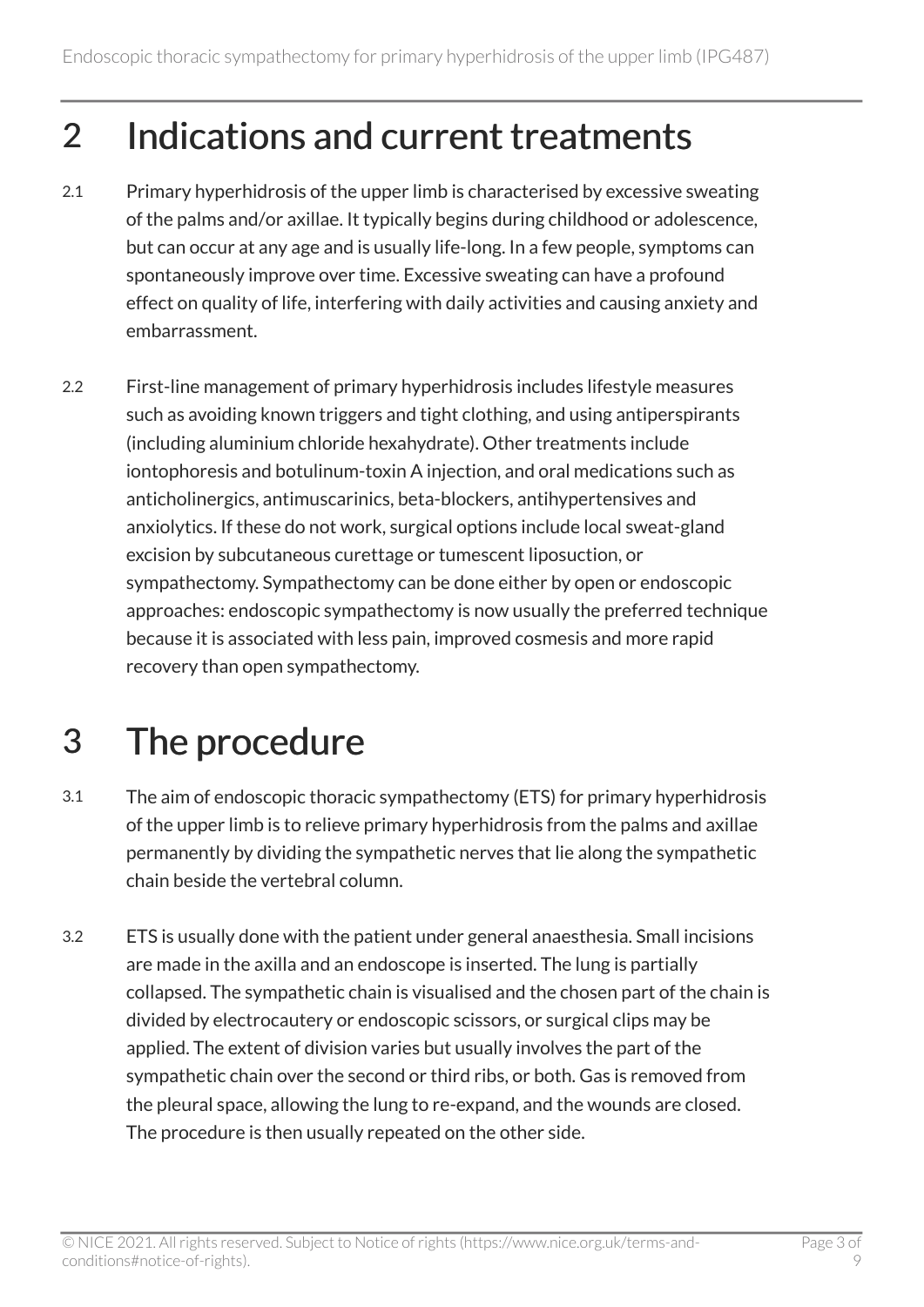### 4 Efficacy

This section describes efficacy outcomes from the published literature that the Committee considered as part of the evidence about this procedure. For more detailed information on the evidence, see the [interventional procedure overview](http://www.nice.org.uk/guidance/ipg487).

- 4.1 A non-randomised comparative study of 154 patients with palmar hyperhidrosis treated by endoscopic thoracic sympathectomy (ETS) or botulinum-toxin A injection reported statistically significant improvements in both groups at 6 and 12-month follow-up, assessed objectively using an iodine starch test and pad glove test (p<0.05). The improvement was significantly higher in the ETS group than the botulinum-toxin A injection group (94% and 30% change on the iodine starch test respectively, p=0.01).
- 4.2 A case series of 1700 patients (1052 [62%] patients with hyperhidrosis, 536 [32%] patients with facial blushing and 112 [7%] patients with combinations of blushing and hyperhidrosis) reported that 85% of patients had a 'satisfactory and lasting effect' from the procedure at a mean follow-up of 15 years (absolute number not reported). A case series of 406 patients with palmar and/or axillary hyperhidrosis reported that 91% (n=239) of patients treated by conventional ETS had dry limbs at a mean follow-up of 17 years.
- 4.3 The non-randomised comparative study of 154 patients reported a statistically significant higher mean satisfaction score for ETS compared with botulinumtoxin A injection at 12-month follow-up (4.52 and 3.12, respectively [score range 1 to 5 with 1 being very poor and 5 being excellent], p=0.001). The case series of 1700 patients reported satisfaction rates of 87% and 67% for palmar and axillary hyperhidrosis respectively (p<0.001). Overall, 75% of patients stated that the procedure had improved their quality of life (absolute numbers not reported).
- 4.4 A case series of 2000 patients reported recurrence rates of 0% and 4% for palmar and axillary hyperhidrosis respectively at 1-year follow-up and 1% and 17% respectively at 5-year follow-up. A case series of 9988 patients with palmar hyperhidrosis reported that 'almost all' patients obtained satisfactory relief immediately after ETS; recurrence rates were about 1% at 1-year followup and less than 3% at 3-year follow-up (absolute numbers not reported).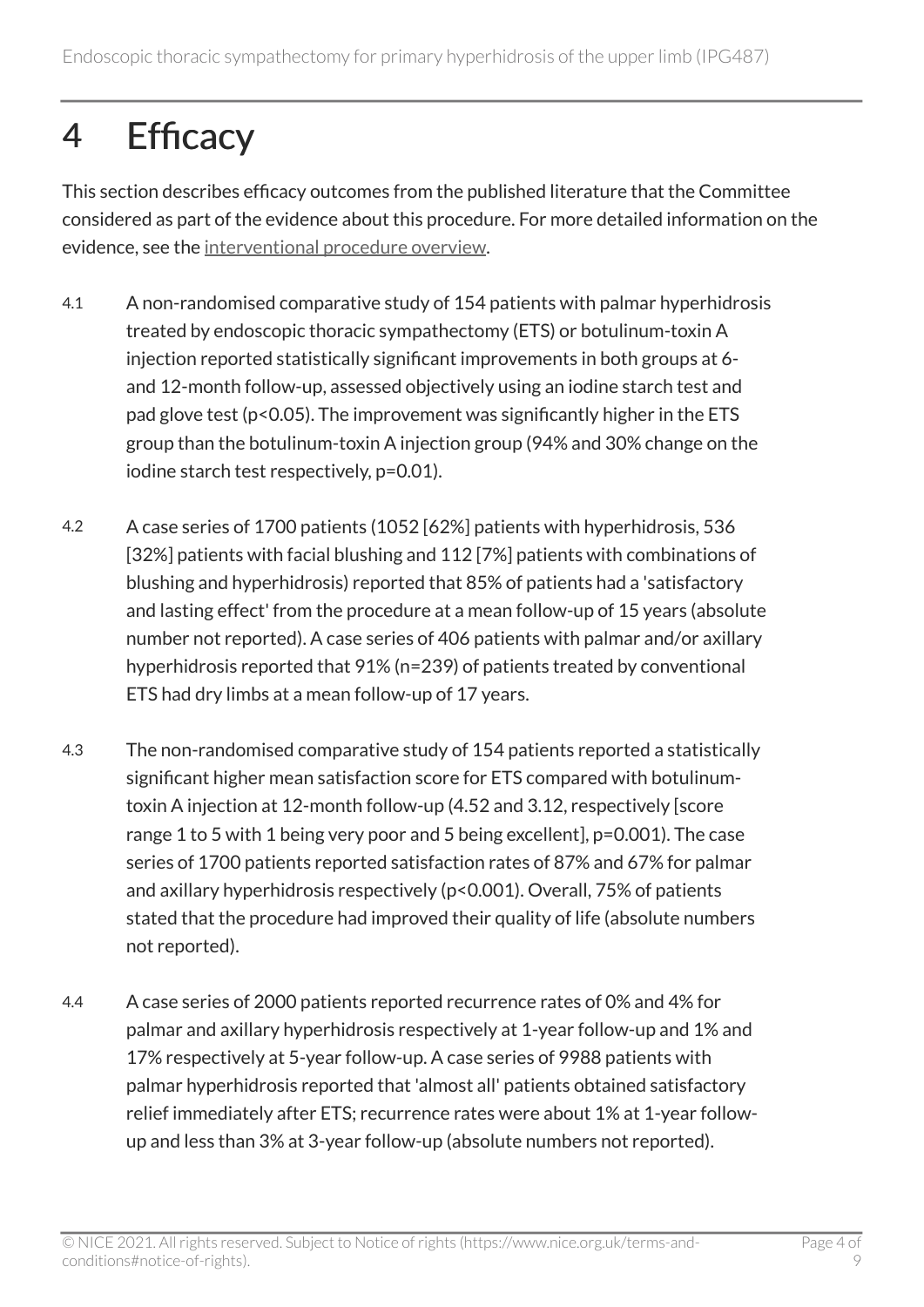- 4.5 The case series of 453 patients with palmar, axillary or facial hyperhidrosis reported that 91% (412/453) had better quality of life 30 days after ETS and 90% (409/453) had better quality of life 5 years after ETS. All patients had poor or very poor quality of life before treatment.
- 4.6 The specialist advisers stated that key efficacy outcomes were reduction in hyperhidrosis and patient satisfaction.

### 5 Safety

This section describes safety outcomes from the published literature that the Committee considered as part of the evidence about this procedure. For more detailed information on the evidence, see the [interventional procedure overview](http://www.nice.org.uk/guidance/ipg487).

- 5.1 A non-systematic review article reported that 5 patients died because of major intrathoracic bleeding after endoscopic thoracic sympathectomy (ETS) but the total number of patients treated by the procedure was not documented: in 2 patients a trocar lacerated the subclavian artery; in 1 patient an intercostal vein was damaged; the causes in the other 2 patients were not described. Intrathoracic venous bleeding of more than 300 ml was reported in 1 patient in a case series of 453 patients. Bleeding needing chest tube drainage was reported in 'about 0.1%' of patients in the case series of 9988 patients.
- 5.2 An additional 4 deaths after ETS were reported in the non-systematic review article: 3 were due to problems related to anaesthetic technique, and 1 patient had an unexplained cerebral event 'some hours' after ETS. The total number of patients treated by the procedure was not documented.
- 5.3 Compensatory hyperhidrosis was reported in 92% (416/453), 86% (1720/2000) and 74% (1265/1700) of patients in 3 case series. In 2 of these studies 33% (557/1700 and 150/453) of patients reported compensatory hyperhidrosis that was either 'severe' or 'incapacitating'.
- 5.4 Studies reported a wide range in the proportion of patients reporting dissatisfaction with the procedure. The case series of 453 patients reported that 2% (7/453) of patients were dissatisfied with the results at 5-year follow-up. These patients had severe compensatory hyperhidrosis and said that they regretted having ETS. The case series of 406 patients reported that 7% (n=17)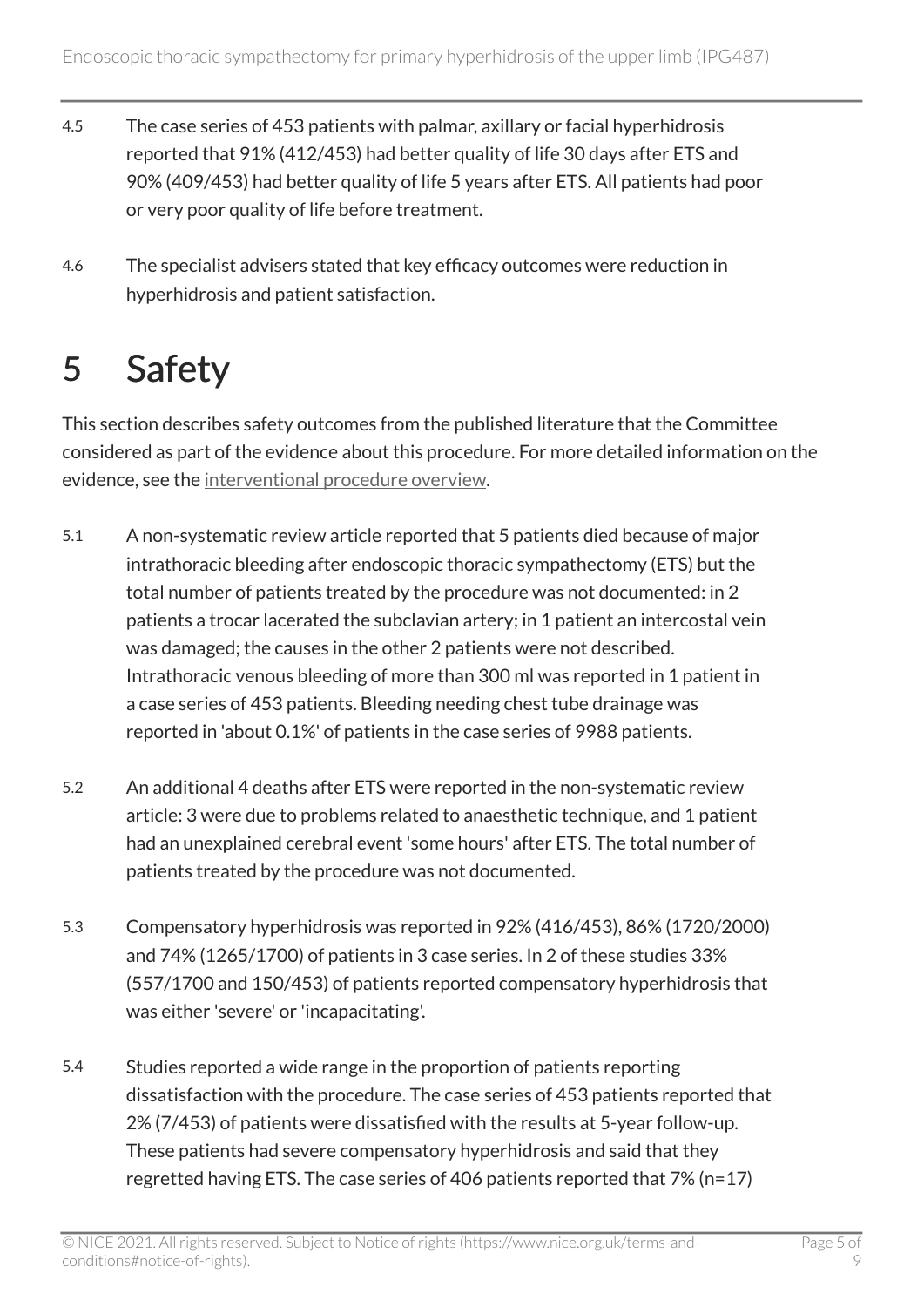of patients treated by conventional ETS were dissatisfied and regretted the operation at a mean follow-up of 17 years. The case series of 1700 patients with hyperhidrosis or facial blushing reported that 20% (absolute numbers not reported) of patients were dissatisfied or regretted having the procedure at a mean follow-up of 15 years.

- 5.5 Pneumothorax requiring drainage was reported in 0.5% (10/2000) of patients and 1% (8/734) of procedures in the 2 case series of 2000 and 406 patients respectively. Pneumothorax or haemothorax that needed to be drained was reported in 'about 0.3%' of patients in a case series of 9988 patients. Chylothorax was reported in 3 patients included in the non-systematic review article, 2 of whom were described in more detail: 1 patient needed postoperative tube drainage and parenteral nutrition for 6 days and in 1 patient the leak was recognised at surgery and the thoracic duct clipped.
- 5.6 Intraoperative cardiac arrest was reported in 2 case reports. Both patients recovered after cardiopulmonary resuscitation.
- 5.7 Horner's syndrome was reported in less than 0.1%, 0.2% (1/453) and 2% of patients in the 3 case series of 9988, 453 and 406 patients respectively. No cases of Horner's syndrome were reported in the case series of 2000 patients.
- 5.8 Other adverse events reported in case reports and in the non-systematic review included surgical emphysema, pleural effusion, bronchospasm, segmental collapse and atelectasis, wound infection, severe postoperative pain, brachial plexus injury, extensor pollicis longus paralysis, distal upper limb ischaemia, paraparesis, rhinitis, persistent bradycardia, heatstroke, and gustatory sweating.
- 5.9 In addition to the above, the specialist advisers described conversion to open surgery because of lung adhesions as an anecdotal adverse event. Additional reported adverse events were cerebral oedema, pulmonary oedema, and pulmonary embolus.

#### 6 Committee comments

6.1 The Committee noted that techniques of endoscopic thoracic sympathectomy (ETS) vary in the way in which the sympathetic chain is dealt with and the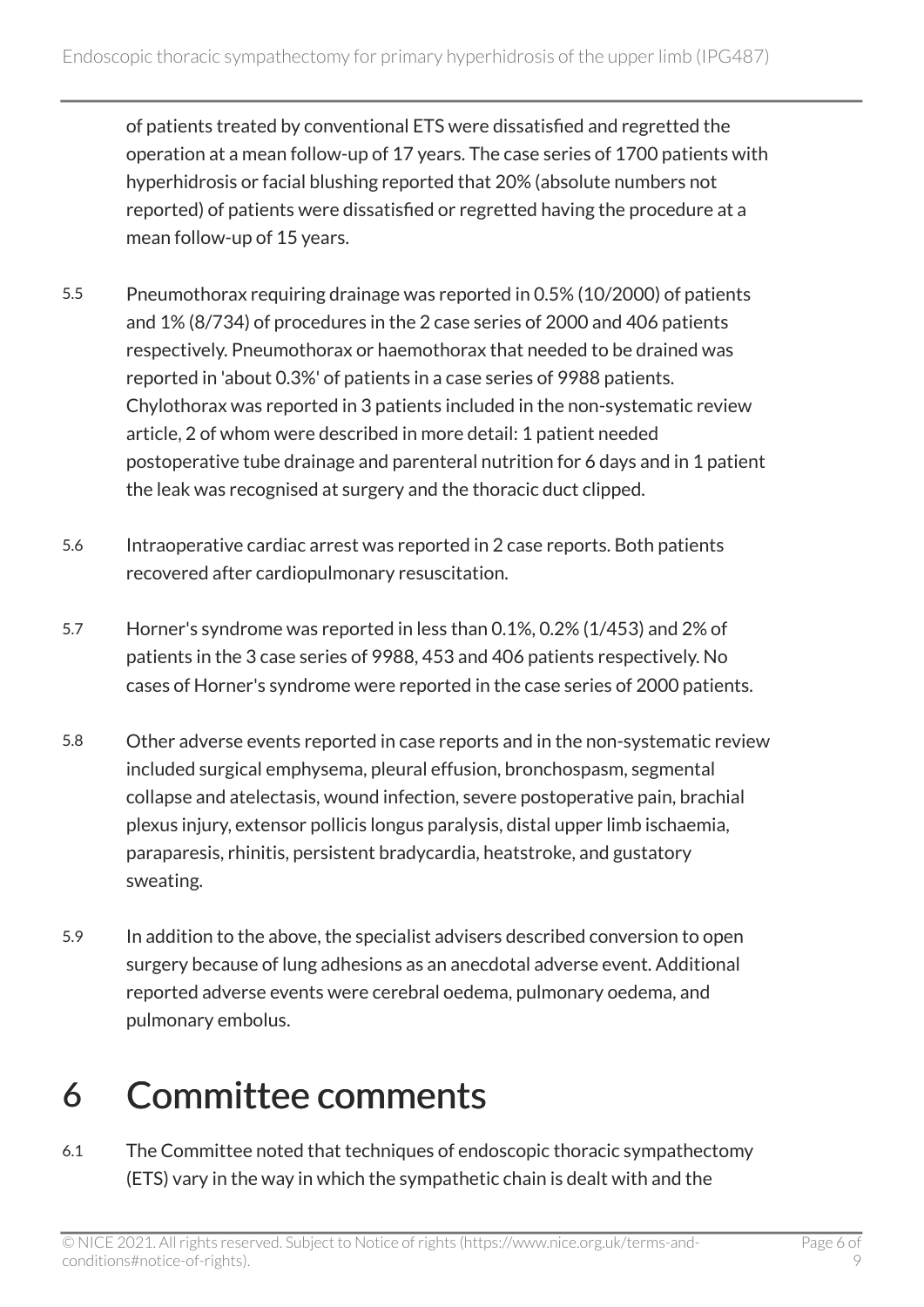precise extent of the sympathectomy for primary hyperhidrosis of the upper limb. These variations may affect the efficacy and safety outcomes of this procedure.

- 6.2 The Committee noted that the primary indication for ETS is palmar hyperhidrosis. Axillary hyperhidrosis frequently coexists with this but it is seldom the primary indication for using the procedure because its benefit is somewhat less assured.
- 6.3 The Committee received and considered comments from patients, some of whom described severe distress as a result of side effects following this procedure.

## 7 Further information

7.1 For related NICE guidance see the [NICE website.](http://www.nice.org.uk/)

#### Information for patients

NICE has produced information on this procedure for patients and carers [\(Information for the](http://www.nice.org.uk/guidance/ipg487/informationforpublic)  [public\)](http://www.nice.org.uk/guidance/ipg487/informationforpublic). It explains the nature of the procedure and the guidance issued by NICE, and has been written with patient consent in mind.

# About this guidance

NICE interventional procedures guidance makes recommendations on the safety and efficacy of the procedure. It does not cover whether or not the NHS should fund a procedure. Funding decisions are taken by local NHS bodies after considering the clinical effectiveness of the procedure and whether it represents value for money for the NHS.

This guidance was developed using the NICE [interventional procedures guidance process](http://www.nice.org.uk/about/what-we-do/our-programmes/nice-guidance/nice-interventional-procedures-guidance).

We have produced a [summary of this guidance for patients and carers.](http://www.nice.org.uk/guidance/ipg487/informationforpublic) Information about the evidence the guidance is based on is also [available](http://www.nice.org.uk/guidance/ipg487).

NICE produces guidance, standards and information on commissioning and providing high-quality healthcare, social care, and public health services. We have agreements to provide certain NICE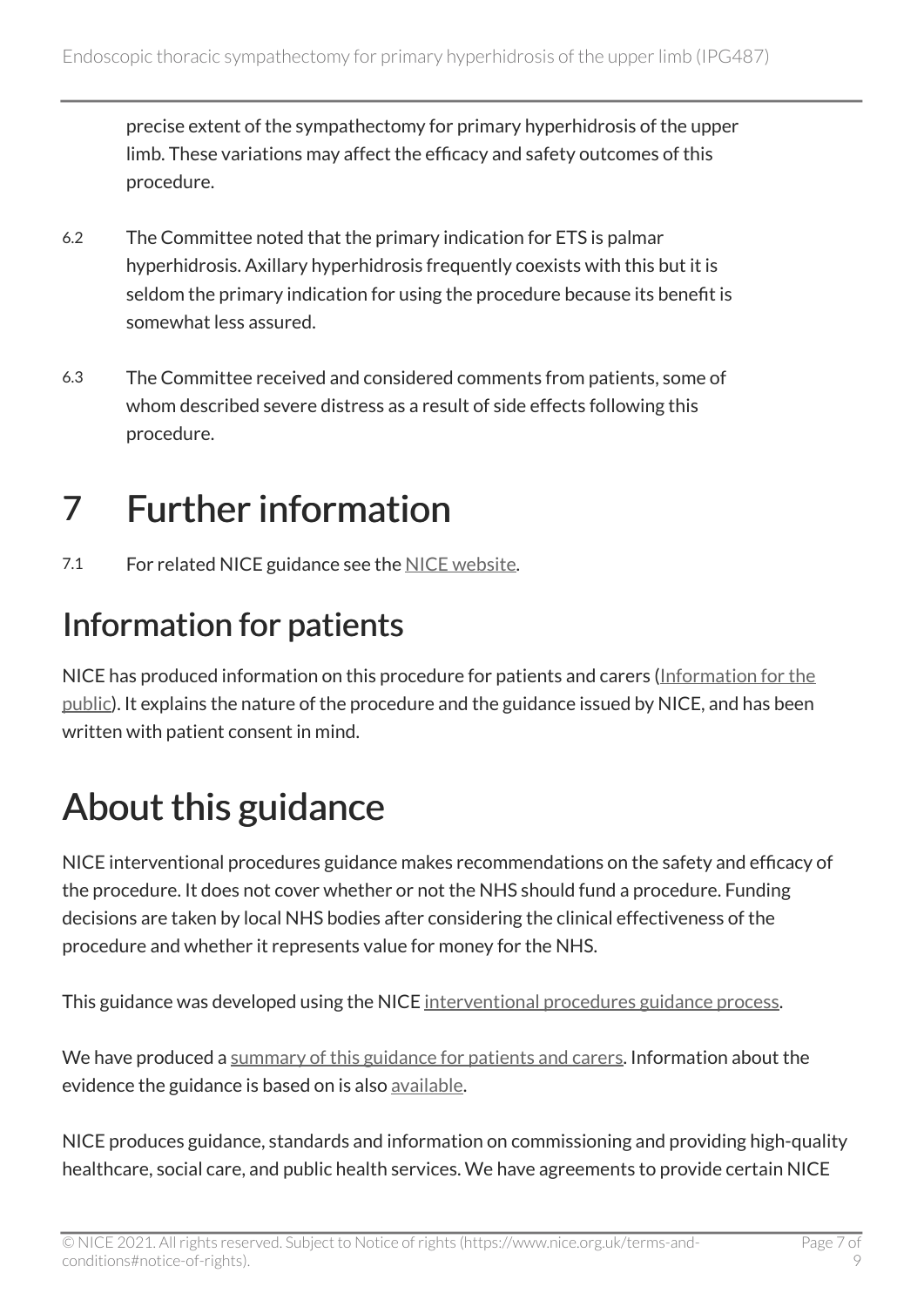services to Wales, Scotland and Northern Ireland. Decisions on how NICE guidance and other products apply in those countries are made by ministers in the Welsh government, Scottish government, and Northern Ireland Executive. NICE guidance or other products may include references to organisations or people responsible for commissioning or providing care that may be relevant only to England.

#### Your responsibility

This guidance represents the views of NICE and was arrived at after careful consideration of the available evidence. Healthcare professionals are expected to take it fully into account when exercising their clinical judgement. This guidance does not, however, override the individual responsibility of healthcare professionals to make appropriate decisions in the circumstances of the individual patient, in consultation with the patient and/or guardian or carer.

Implementation of this guidance is the responsibility of local commissioners and/or providers. Commissioners and providers are reminded that it is their responsibility to implement the guidance, in their local context, in light of their duties to have due regard to the need to eliminate unlawful discrimination, advance equality of opportunity and foster good relations. Nothing in this guidance should be interpreted in a way that would be inconsistent with compliance with those duties.

#### Copyright

© National Institute for Health and Care Excellence 2014. All rights reserved. NICE copyright material can be downloaded for private research and study, and may be reproduced for educational and not-for-profit purposes. No reproduction by or for commercial organisations, or for commercial purposes, is allowed without the written permission of NICE.

ISBN 978-1-4731-0438-9

# Endorsing organisation

This guidance has been endorsed by [Healthcare Improvement Scotland.](http://www.healthcareimprovementscotland.org/)